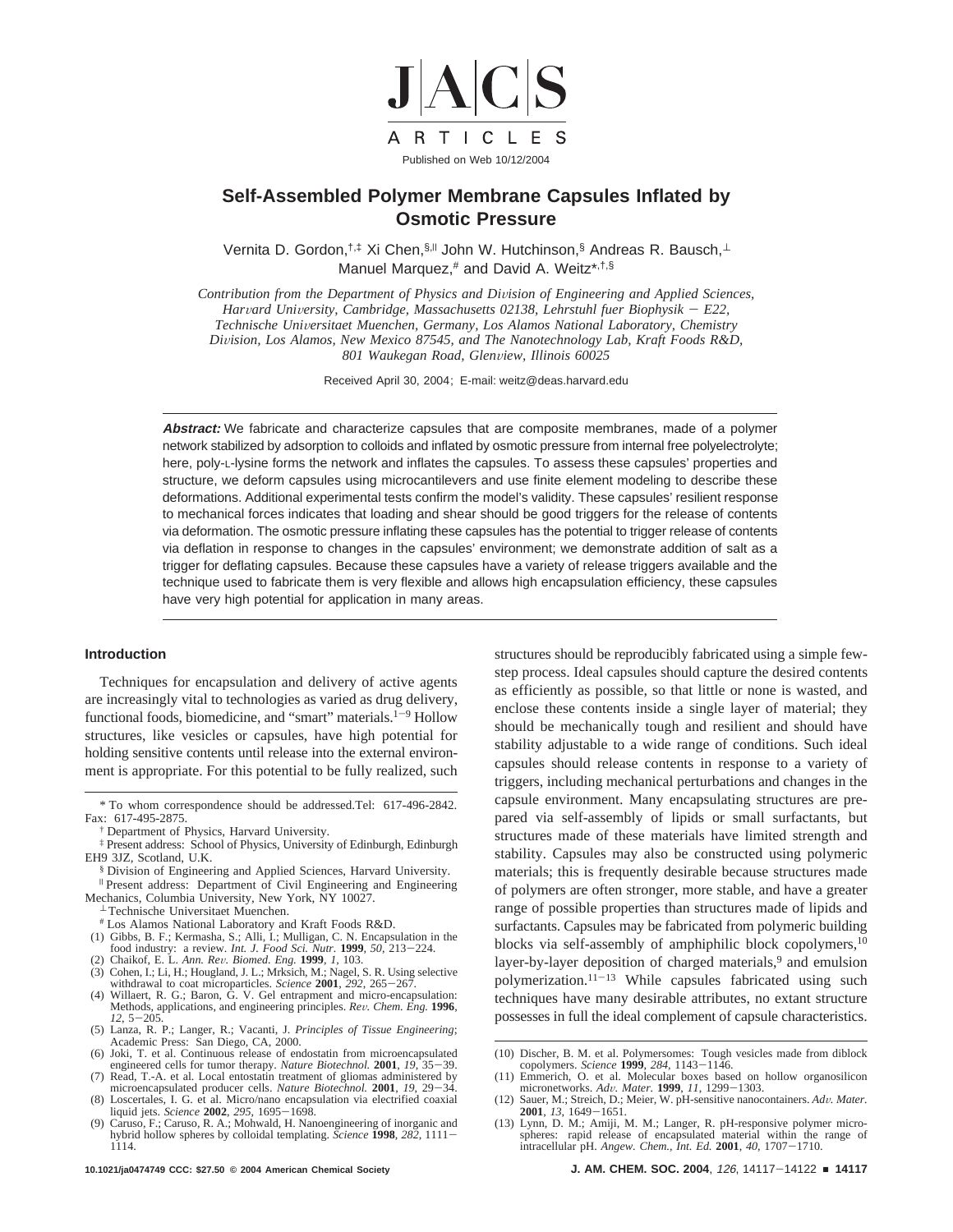As an advance toward this ideal encapsulating structure, we fabricate capsules comprising a single-layer network of polymer stabilized by adsorption to colloidal particles. These capsules are made using directed self-assembly of the polymer and particles at the interfaces of emulsion droplets, which serve as templates for the capsule; this allows very high encapsulation efficiency. In their fabrication, these structures are reminiscent of colloidosomes,14 but their properties are very different. The original realization of colloidosomes focused on capsules formed by a solid shell of sintered colloidal particles fabricated using an emulsion droplet as a template; the interstices of the particles defined the capsule permeability. By contrast, the capsules discussed here are formed by colloidal particles that adsorb at the interface of an emulsion droplet and are stabilized by a network of polymer. Their properties are dominated by the adsorbed polymer, so that these capsules are much more resilient to mechanical deformation than sintered colloidosomes. To characterize these capsules' mechanical response, we deform them using calibrated microcantilevers and describe these deformations using finite element modeling. This process is conceptually reminiscent of the method independently implemented by Dubreuil and co-workers<sup>15</sup> which uses a combination of interferometry and atomic force microscopy to evaluate the response of capsules made by layer-by-layer polyelectrolyte deposition; in contrast to our findings, his capsules show behavior which can be explained by standard linear elasticity theory. The very different fabrication process and mechanical response of our capsules indicates that our capsules have different structure and properties from theirs. Because we do not have an a priori determination of our capsules' structure or mechanical response, we evaluate a series of finite element models and obtain a final model that characterizes capsule mechanical properties and structure. We thereby demonstrate that these capsules are membranes inflated by osmotic pressure from internal polyelectrolyte. These capsules' mechanical response may be exploited to trigger content release as the capsule deforms under shear or loading. Furthermore, we exploit the inflating polyelectrolyte's osmotic pressure to demonstrate one of several possible nonmechanical triggers for content release by capsule deflation in response to the capsules' external environment.

## **Materials and Methods**

**Fabricating Capsules.** We did all fabrication and testing at room temperature, and all materials were used as purchased unless otherwise indicated. Deionized water was used to prepare all aqueous solutions, which were without buffer and at neutral pH unless otherwise indicated. To make these capsules, we first emulsified an aqueous solution of poly-L-lysine (PLL) (0.1% w/v, MW 150-300 kD, Sigma-Aldrich) in a toluene suspension of 1.3-*µ*m-diameter polystyrene beads with carboxyl surface groups (Interfacial Dynamics Corp., beads suspended in toluene as described by Dinsmore et al*.* 14). The colloids self-assemble onto the emulsion interfaces, where PLL molecules adsorb to and lock together neighboring beads; thermal fluctuations in bead position are suppressed. The coated emulsion droplets are gently washed into octanol, which has a lower interfacial tension with water than does toluene, and then centrifuged into an aqueous solution of nonionic



**Figure 1.** Schematic illustrating the fabrication process, as described in the text, and the structure of the resulting capsules.

surfactant (TWEEN, Sigma-Aldrich, 12.5 mg/mL). This fabrication process is shown schematically in Figure 1. Once in water, capsules are highly permeable to aqueous dyes, $14$  confirming that all oil has been removed. These capsules are almost always spherical, since their size and shape are determined by the initial templating emulsion droplets; capsules keep their spherical shape for  $2-4$  days after fabrication. Capsules in this study were deliberately fabricated to have radii of 75- 200 microns because this facilitated our experiments using microcantilevers, but much smaller capsules can be fabricated using appropriately sized emulsion droplets and colloids; smaller capsules are desirable for some applications, such as drug delivery. Capsules may be filled with contents from the templating emulsion; this two-step fabrication process with an intermediate emulsion ensures that the inner phase always remains separate from the outer phase, allowing high encapsulation efficiency. The bead density on capsule surfaces varies greatly and some intact, spherical structures show large gaps between sparsely covering stationary beads, as in Figure 2; this figure indicates typical dimensions for capsules and beads in this study. This indicates that beads are held and immobilized by an adsorbed PLL network that maintains capsule integrity.

**Fabricating and Calibrating Microcantilevers: Using Microcantilevers To Deform Capsules.** We measure capsules' mechanical response by indenting them with calibrated microcantilevers<sup>16-21</sup> under

<sup>(14)</sup> Dinsmore, A. D. et al. Colloidosomes: Selectively permeable capsules composed of colloidal particles. *Science* **<sup>2002</sup>**, *<sup>298</sup>*, 1006-1009. (15) Dubreuil, F.; Elsner, N.; Fery, A. Elastic Properties of polyelectrolyte

psules studied by atomic-force microscopy and RICM. *Eur. Phys. J.* 2003, *E12*, 215-221.

<sup>(16)</sup> Leger, J. F.; Robert, J.; Bourdieu, L.; Chatenay, D.; Marko, J. F. RecA binding to a single double-stranded DNA molecule: A possible role of DNA conformational fluctuations. *Proc. Natl. Acad. Sci. U.S.A.* **<sup>1998</sup>**, *<sup>95</sup>*, <sup>12295</sup>-12299.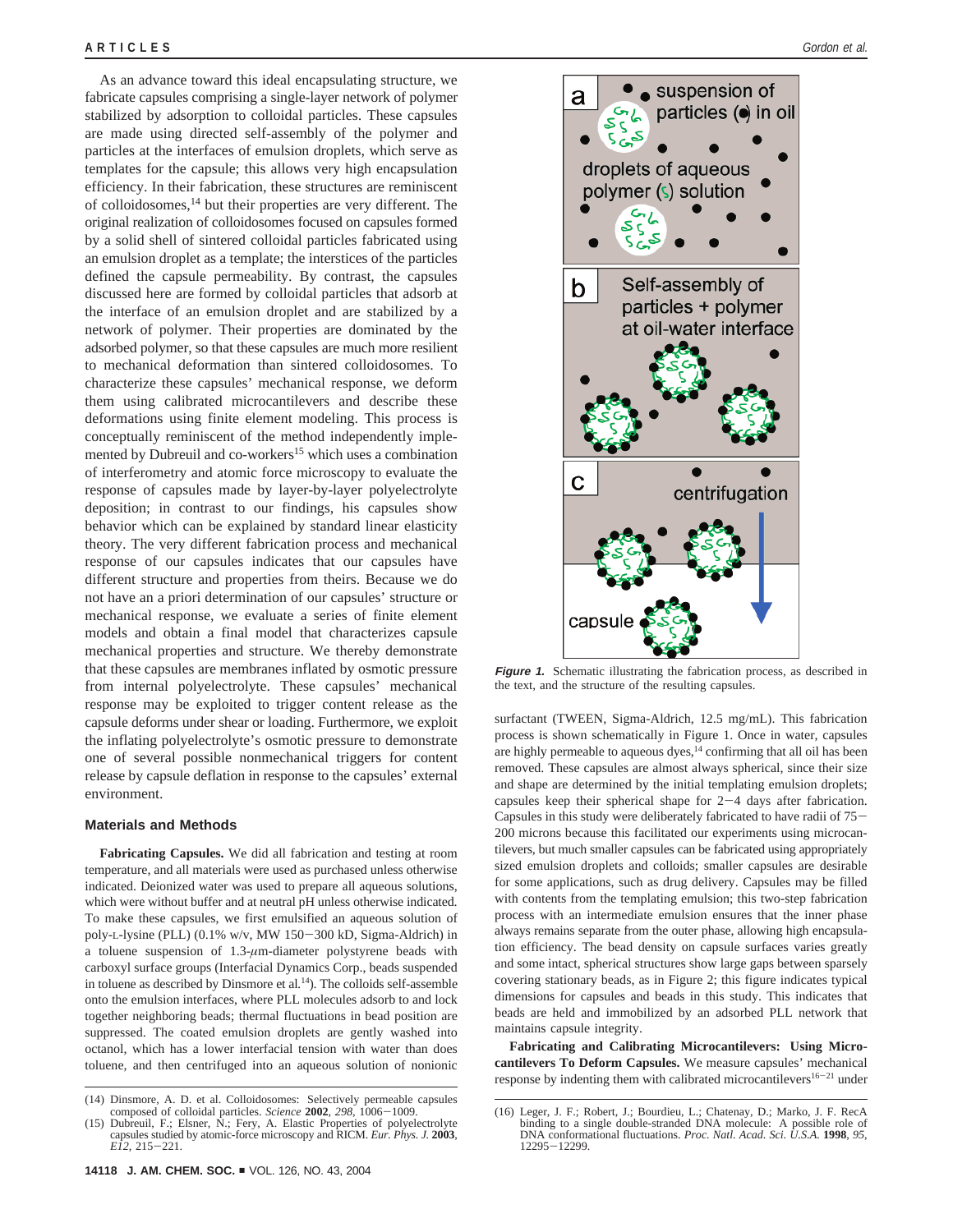

**Figure 2.** Capsules stabilized by polymer adsorption. The surface density of beads varies widely.

a microscope. Microcantilevers are made by pulling glass capillaries or rods in a micropipet puller, and we move them using a hydraulic micromanipulator (Narishige). The movements controlled by the micromanipulator were checked by observation under the microscope, for which magnifications were determined using reference calibration grids; micromanipulator movements were in agreement with those reported by the manufacturer. We calibrate the spring constant of each

- (17) Promkotra, S.; Miller, K. T. In *Colloidal Ceramic Processing: Nano-, Micro-, and Macro-Particulate Systems*; Shih, W.-H., Carty, W. M., Hirata, Y., Ninos, N., Eds.; American Ceramic Society: Columbus, 2003.
- (18) Moran, K.; Yeung, A.; Masliyah, J. Measuring interfacial tensions of micrometer-sized droplets: a novel micromechanical technique. *Langmuir* **<sup>1999</sup>**, *<sup>15</sup>*, 8497-8504. (19) Rossetti, D.; Pepin, X.; Simons, S. J. R. Rupture energy and wetting
- behavior of pendular liquid bridges in relation to the spherical agglomeration process.  $J$ . Colloid Interface Sci. 2003, 261, 161–169. process. *J. Colloid Interface Sci.* **2003**, 261, 161-169.<br>(20) Yeung, A. K. C.; Pelton, R. Micromechanics: a new approach to studying
- the strength and breakup of flocs. *J. Colloid Interface Sci.* **<sup>1996</sup>**, *<sup>184</sup>*, 579- 585.
- (21) Poirier, M. G.; Marko, J. F. Mitotic chromosomes are chromatin networks without a mechanically contiguous protein scaffold. *Proc. Natl. Acad. Sci. U.S.A.* **<sup>2002</sup>**, *<sup>99</sup>*, 15393-15397.

reference microcantilever by positioning the pulled tip just above a rigid straightedge mounted onto an analytical balance and then moving the microcantilever base down; the deflection of the tip of each microcantilever from its base is linear in applied force. The tips of secondary microcantilevers are bent at right angles to their bases and shaped to define the indenter geometries. Secondary microcantilevers are calibrated by pressing against reference microcantilevers and are used to deform capsules axisymmetrically. For each trial, the microcantilever tip is initially positioned to lightly pin the capsule against the rigid sample chamber wall and then the microcantilever base is advanced incrementally; the deflection of the microcantilever, and thus the force applied, is determined from the difference between the observed displacement of the tip and the known advancement of the base.

## **Results and Discussion**

**Mechanical Response of Capsules: Determination of Capsule Structure.** These capsules are remarkably resilient, recovering elastically even when indented or depressed by a distance of nearly a capsule diameter. When indented by a microcantilever with a small hemispherical tip, essentially a point indenter, a deformed capsule conforms locally to the tip and elsewhere is convex with smoothly varying local curvature, as typified in parts a and b of Figure 3. Under this indenter geometry, the indentation depth appears linear in force for all capsules examined, as shown by results for two capsules, distinguished by different symbols, in Figure 4a; the different slopes of these results typify the scatter between stiff and soft capsules. We normalize the displacement and force by capsule radius because a given indentation will perturb a small structure more than a large. From this linear response, we estimate a capsule spring constant in response to point indentation,  $k \approx$ 10-<sup>2</sup> N/m, from which we define a modulus for the capsule, *M*  $k/R \approx 10^2$  Pa. This spring constant is comparable to oilwater interfacial tensions, but no such interface remains. Therefore, the elasticity must be caused by the capsule structure itself.

As an aid to inferring these capsules' structure from their mechanical response, we use finite element modeling to investigate the indentation of a water-filled elastic sphere. For such a shell axisymmetrically deformed by a point load, dimensional analysis dictates that the indentation depth, *δ*, depends on the indentation force or load, *P*, and the initial internal pressure,  $p$ , as<sup>22</sup>

$$
\frac{\delta}{R} = f\left(\frac{P}{EtR}, \frac{PR}{Et^3}, \frac{pR}{2Et}\right) \tag{1}
$$

where *t* is the thickness, *E* the Young's modulus, and *R* is the radius of the shell. The first and second terms in eq 1 correspond, respectively, to the stretching and bending deformations caused by indentation. The third term is the nondimensionalized internal pressure. For an undeformed shell, the membrane tension caused by internal pressure is  $S = pR/2t$ , so the third term in (1) is *S*/*E*, a measure of the stretching deformation caused by internal pressure. A shell's effective stretching stiffness is  $Et/(1 - v^2)$ and its effective bending stiffness is  $E t^3/12(1 - v^2)$ , where *v* is Poisson's ratio; the bending stiffness depends more strongly on the shell thickness than does the stretching stiffness.

<sup>(22)</sup> Timoshenko, S.; Woinowsky-Krieger, S. *Theory of Plates and Shells*; McGraw-Hill: New York, 1987.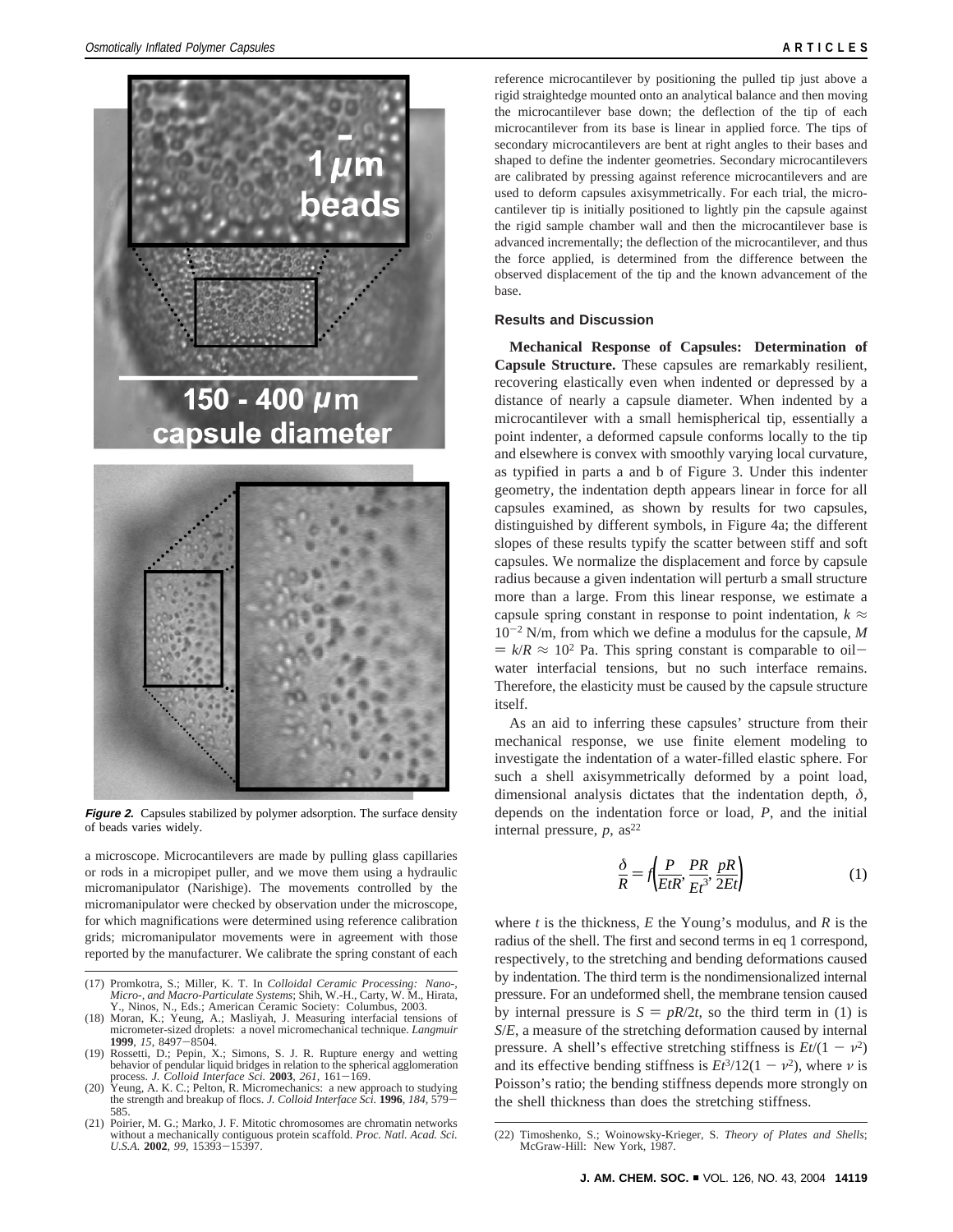

**Figure 3.** Capsule deforming under point indentation contrasted with indentation of an unpressurized thin elastic shell. (a) A microcantilever with a ∼10 *µ*m diameter hemispherical tip indents a 330 *µ*m diameter capsule, which deforms to a convex geometry with smoothly varying local curvature. The capsule returns to its original spherical shape after the indenting force is released. (b) The sketch traces the capsule's deformed shape. (c) The sketch shows the deformation of an unpressurized thin elastic shell of radius *R*. Under a concentrated radial force, the shell has spherical curvature, very nearly the mirror image of the unstrained shape, over most of the deformed region. In this case, the indentation  $\delta$  scales with the square of the force applied.

As a first attempt at modeling the structure of these capsules, we model a shell for which the bending deformations are important, so that internal pressure causes negligible stretching and shell permeability is unimportant to the deformation. Because there are geometric nonlinearities involved in the problem, an analytical solution of point indentation on a pressurized shell is not available. We therefore use numerical analysis to draw the functional form of *f*. For given shell parameter values, *f* is computed using finite element analysis with the commercial code ABAQUS.<sup>23</sup> The numerical model consists of 400 3-node quadratic axisymmetric elements; we assume rigid indenters and frictionless contact. For a shell with thickness 1/1000 of the radius, modeled curves describing point indentation are highly nonlinear in force. We can bring the model into better agreement with experiment by increasing the modeled shell thickness. As thickness increases, the ratio of bending to stretching stiffness increases and indentation becomes nearly linear in force; such a thick-shell model also reproduces





**Figure 4.** Indentation with (a) point and (b) large flat indenters. The deformation data (symbols) are used to fit the finite element model (lines) to determine the parameters for individual capsules; distinct symbols are used for each of these two capsules. Typical results for a soft and a stiff capsule are shown; the indentation responses for most capsules lie between these two bounds. Capsule indentations are observed with an uncertainty of less than  $2 \mu m$ , and force applied is determined with an uncertainty of less than 0.3  $\mu$ N for the small-tipped microcantilever and less than 2  $\mu$ N for the large flat microcantilever. Capsule radii are  $100-200 \ \mu m$ . The data and fits for two of nine capsules studied are shown. Inset sketches show finite element calculations of undeformed (gray) and deformed (black) shapes, which agree very closely with observation.

the characteristic deformed shape of these capsules. Appropriately linear curves can be fit to experimental data to obtain a modeled shell thickness of about 1/8 of the shell radius. However, ∼1 *µ*m beads on the surface of a ∼100 *µ*m capsule do not form a thick shell, as Figure 3 shows, and capsules made with fluorescent PLL show no sign of a thick adsorbed shell. Thus, this thick-shell model is not an appropriate physical depiction of capsule structure.

From this, we infer that these capsules can be described as thin shells where  $t/R \ll 1$ , and we can neglect the dependence on the second term, *PR*/*Et*3, in eq 1. An unpressurized thin shell deforms under an axisymmetric point load with a characteristic spherical indented curvature which nearly mirrors the original undeformed curvature, as illustrated in Figure  $3c$ ;<sup>24</sup> this indentation depth scales with the square of the force applied. We observe that the characteristic deformation of unpressurized thin shells is strikingly different from that of these capsules and therefore conclude that we must include internal pressure to correctly model their structure.

For a thin shell such that  $Et^2/(12pR^2) \ll 1$ , the membrane limit, the bending stiffness is negligible compared to the (23) ABAQUS; ABAQUS Inc.: Pawtucket, RI, 1999. stretching stiffness. A membrane cannot support a load unless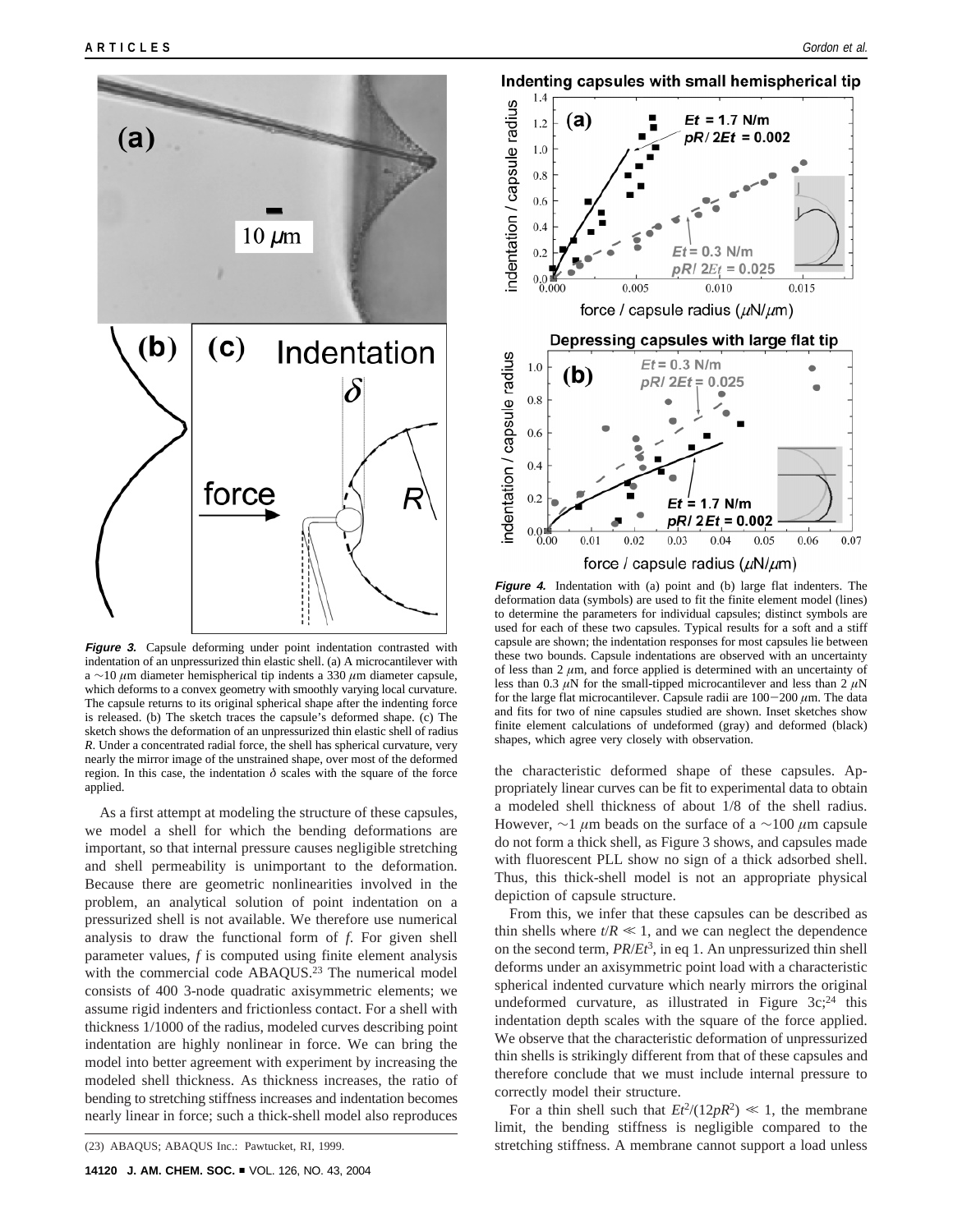constrained to stretch instead of bending when deformed; a membrane is so constrained when tensed by internal pressure. We observe that these capsules are permeable to aqueous dyes, and inferably to water; when a permeable membrane is deformed; its volume is not conserved and the internal pressure remains constant. We determine the system parameters, *Et* and *pR*/2*Et* in eq 1, by fitting model indentations to experiment. Since the indentation depth depends on two free system parameters, fitting to point indentation data alone does not allow robust determination of the parameter values. To provide an independent set of data, microcantilevers with flat tips much larger than capsules are also used to depress capsules in a planar geometry; such data are shown in Figure 4b. When the indenter tip is much larger than the shell, the load-displacement relationship has the same dimensional dependence as before

$$
\frac{\delta}{R} = g \Big( \frac{P}{E t R}, \frac{p R}{2E t} \Big) \tag{2}
$$

but the function *g* differs from *f*. As stated above, the functional forms of both *f* and *g* are determined from extensive finite element analysis. The relationship between  $\delta/R$  and  $P/R$  is measured experimentally with both point and planar indenters for each of nine capsules. For each capsule, we vary *Et* and *pR*/2*Et* over a wide range and compute the parameter combination that best fits computed *f* and *g* to the corresponding sets of experimental data. For these capsules, fitted values range between 0.15 N/m  $\leq Et \leq 1.7$  N/m and 0.002  $\leq pR/2Et \leq$ 0.06; the fitting is based on the principle of minimizing the error, so that these values have an uncertainty of less than 5%. The modeled deformations of such membranes agree well with experiment for all observed displacements, as shown for two typical capsules in Figure 4; inset sketches show the results of finite element calculations of deformed shapes, which agree very closely with observation. For these nine capsules, the average fitted parameters are  $pR/2Et = 0.023$  and  $Et = 0.73N/m$ . We have verified that internal pressure is sufficiently large that bending effects are negligible compared to stretching, confirming that the membrane limit is valid.

To independently confirm this model, we deform other capsules, fabricated separately from the nine first studied, using a microcantilever with a thick hemispherical tip (∼30 *µ*m diameter). The data thus obtained are independent of those used to fit model parameters. Using our finite element analysis, loaddisplacement curves are modeled for average capsule parameters and an indenter with this geometry. These curves follow the experimental results closely, as Figure 5 shows; this further supports this model's validity.

Our model implies that most capsules are inflated by an internal pressure of 100-500 Pa. However, these waterpermeable capsules cannot sustain hydrostatic pressure; this inflation must result from osmotic pressure within the capsule. Since these capsules are highly permeable to small molecules, we hypothesize that the large polyelectrolyte PLL supplies this pressure. The solution of PLL used in fabrication should produce about 2 kPa of osmotic pressure in salt-free solution.25,26





unadsorbed polyelectrolytes. *Langmuir* **<sup>1998</sup>**, *<sup>14</sup>*, 5106-5112.



**Figure 5.** Results of indenting three capsules, indicated by distinct symbols, using a microcantilever with a large hemispherical tip, ∼30 *µ*m in diameter. Data from these capsules were not used to fit model parameters, and these deformations, which have a different functional form from those deformations used to fit model parameters, are predicted by our model using the average fitted parameters. Deflection is determined to within less than 2  $\mu$ m, and force is determined to within less than 1  $\mu$ N.



**Figure 6.** Partially and entirely deflated capsules. (a) Capsules made with diluted poly-L-lysine and (b) those made with undiluted poly-L-lysine and immersed in 0.025 M NaCl solution deform with near-conical indentations circumscribed by sharply bent regions, strikingly unlike the smoothly convex indentations shown in Figure 1; dashed lines are drawn as aids to the eye. These capsules have diameters ∼100 *µ*m. This indentation shape and the wrinkles observed in the capsule membrane indicate that the osmotic pressure inflating these capsules has been lowered. Capsules in 1 M salt solution (c) are entirely deflated; these capsules are tens of microns in size.

However, some of the PLL is adsorbed to form the capsule membrane and does not contribute to this internal osmotic pressure; the modeled pressure is consistent with roughly 75- 95% of the PLL being incorporated into the membrane.

To test that nonadsorbed PLL produces the inflating osmotic pressure, we fabricate capsules using a diluted PLL solution. Such capsules are significantly softer to point indentation and their deformed shape is not smoothly convex but instead shows a near-conical indentation circumscribed by a sharp bend, as Figure 6a shows in cross-section. This shape agrees with deformations modeled for much lower internal pressure. These observations confirm that PLL osmotic pressure inflates these capsules.